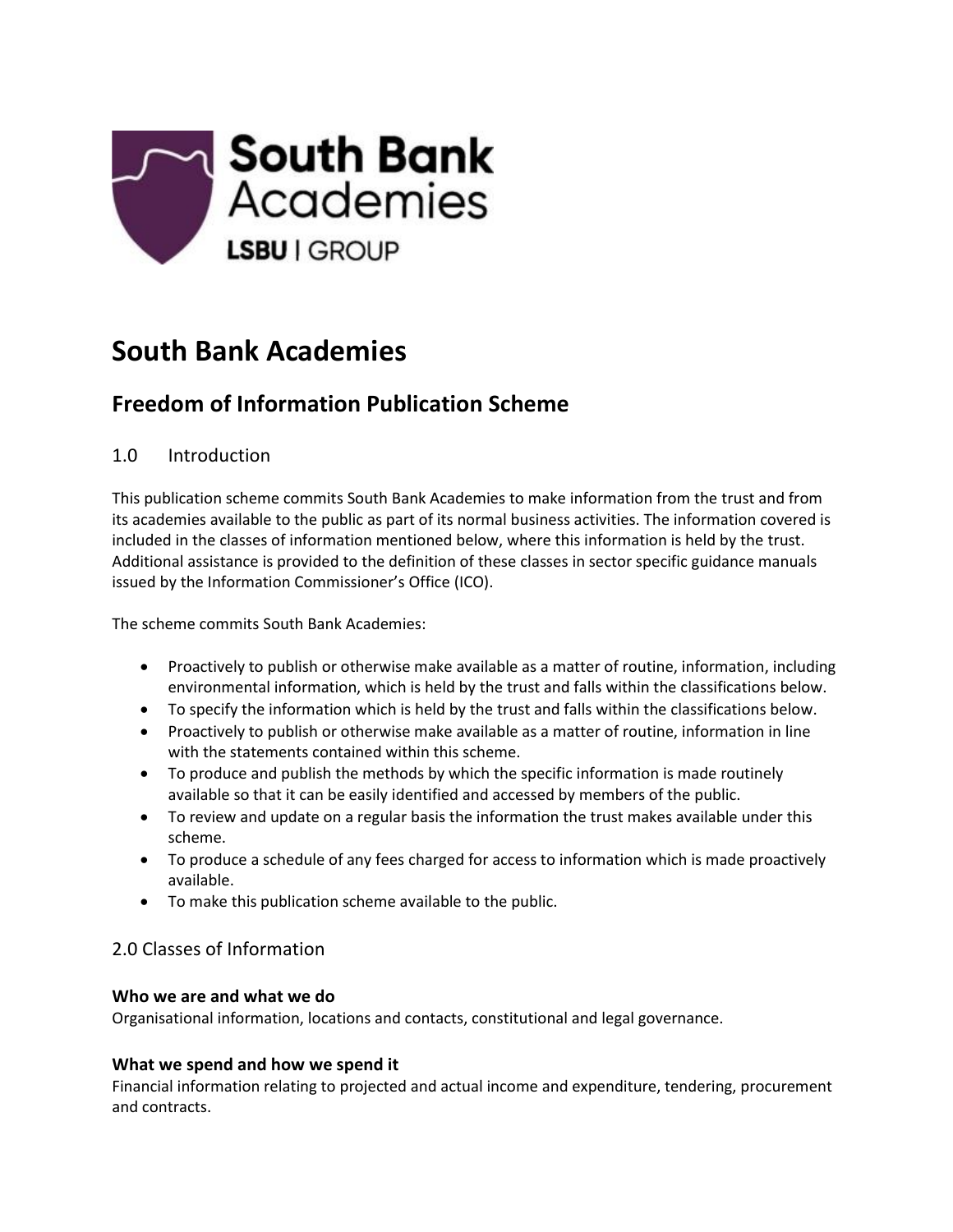#### **What our priorities are and how we are doing**

Strategy and performance information, plans, assessments, inspections and reviews.

#### **How we make decisions**

Policy proposals and decisions. Decision making processes, internal criteria and procedures, consultations.

#### **Our policies and procedures**

Current written protocols for delivering our functions and responsibilities.

#### **Lists and registers**

Information held in registers required by law and other lists and registers relating to the functions of the Trust.

#### **The services we offer**

Advice and guidance, booklets and leaflets, transactions and media releases. A description of the services offered.

The classes of information will not generally include:

- Information the disclosure of which is prevented by law, or exempt under the Freedom of Information Act, or is otherwise properly considered to be protected from disclosure.
- Information in draft form.
- Information that is no longer readily available as it is contained in files that have been placed in archive storage or is difficult to access for similar reasons.

#### 3.0 Provision of information under this scheme

The trust will indicate clearly to the public what information is covered by this scheme and how it can be obtained.

Where it is within the capability of the trust, information will be provided on each academy's website. Where it is impracticable to make information available on a website or when an individual does not wish to access the information by the website, the trust will indicate how information can be obtained by other means and provide it by those means.

In exceptional circumstances some information may be available only by viewing in person. Where this manner is specified, contact details will be provided. An appointment to view the information will be arranged within a reasonable timescale.

Information will be provided in the language in which it is held or in such other language that is legally required. Where the trust is legally required to translate any information, it will do so. Obligations under disability and discrimination legislation and any other legislation to provide information in other forms and formats will be adhered to when providing information in accordance with this scheme.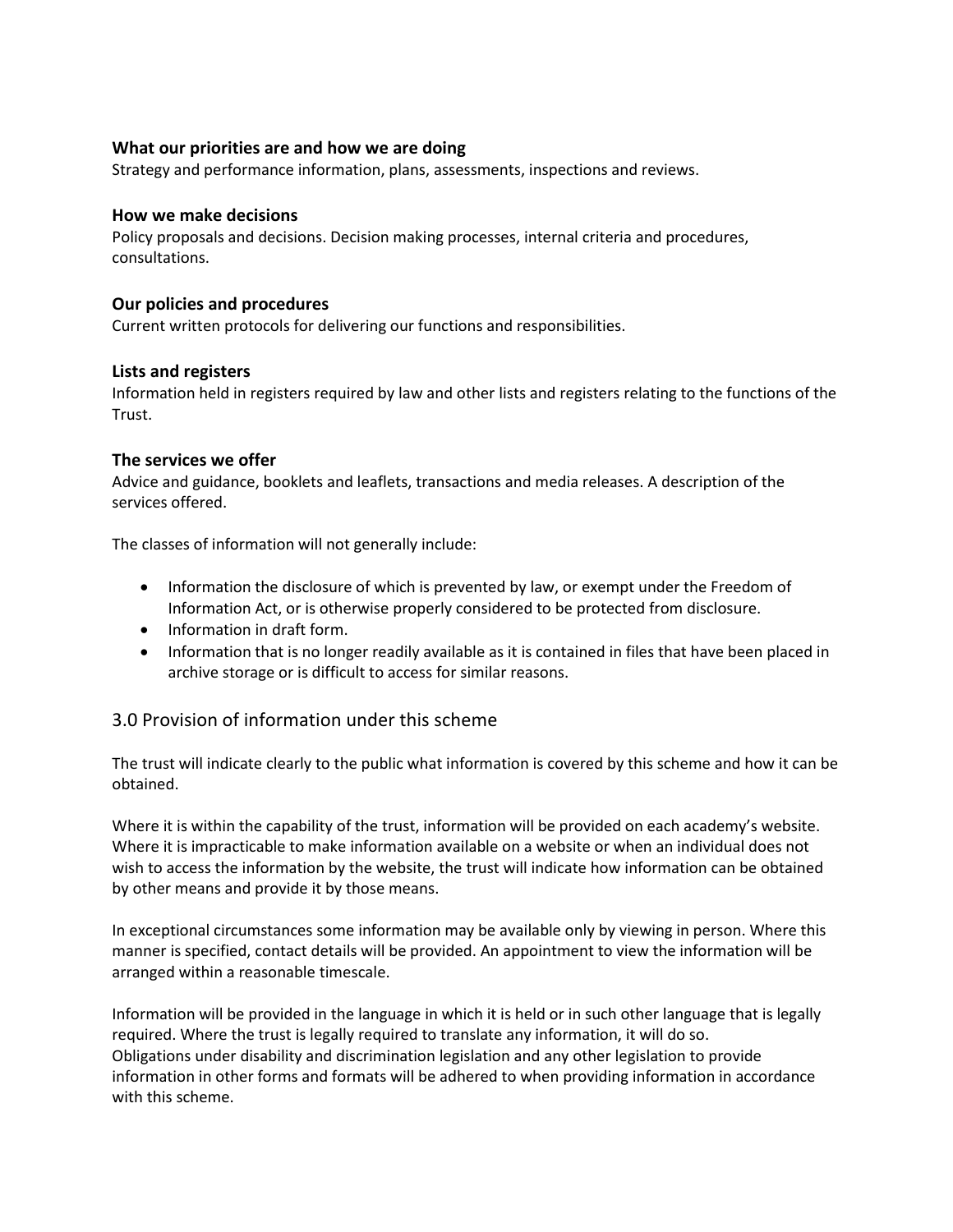## 4.0 Charges for information published under the scheme

The purpose of this scheme is to make the maximum amount of information readily available at minimum inconvenience and cost to the public. Charges made by the trust for routinely published material will be justified and transparent and kept to a minimum.

Material which is published and accessed on a website will be provided free of charge.

Charges may be made for information subject to a charging regime specified by Parliament.

Charges may be made for actual disbursements incurred such as:

- photocopying
- postage and packaging
- the costs directly incurred as a result of viewing information

Charges may also be made for information provided under this scheme where they are:

- legally authorised
- justified and
- in accordance with a published schedule or schedules of fees which is readily available to the public.

If the 'cost of compliance' is:

- Under the £450 limit, the trust will only recover communication costs from the requester, such as the money spent on photocopying, printing or postage
- Over the £450 limit, the trust will recover full costs, including the cost of compliance, communication and staff time.

If a charge is to be made, confirmation of the payment due will be given before the information is provided. Payment will be requested prior to provision of the information.

#### 5.0 Written Requests

Information held by the Trust that is not published under this scheme can be requested in writing, when its provision will be considered in accordance with the provisions of the Freedom of Information Act.

#### 6.0 Contact Details

If you require a paper version of any information, or want to ask whether information is available, please contact the Trust directly by telephone, email or letter. Contact details are set out below, or you can visit the Trust's website ([www.southbankacademies.co.uk\)](http://www.southbankacademies.co.uk/)

| Telephone      | 020 7815 8181        |
|----------------|----------------------|
| Email          | admin@sbatrust.co.uk |
| <b>Address</b> | South Bank Academies |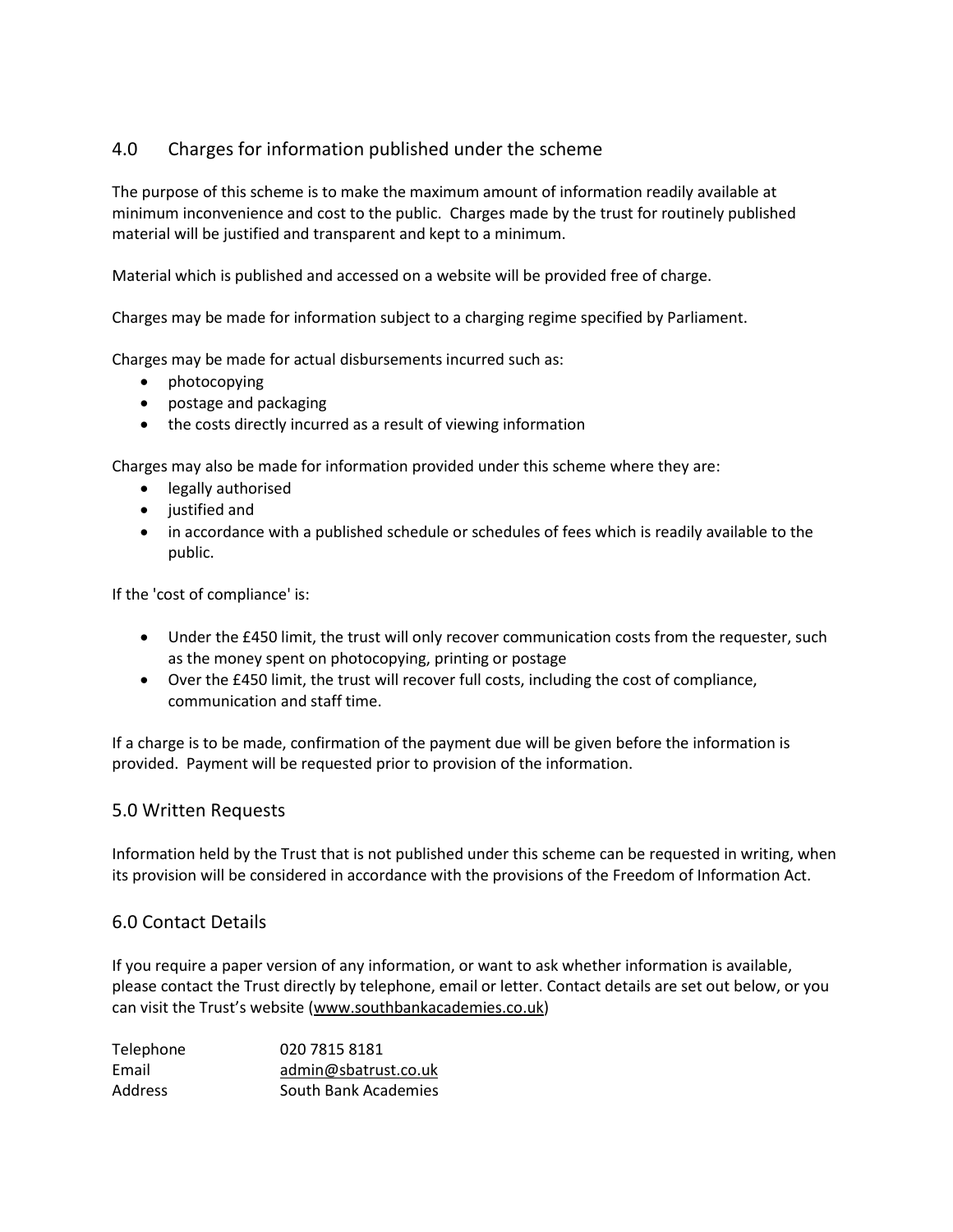### 103 Borough Road London, SE1 0AA

To help us process requests quickly, any correspondence should be clearly marked 'Publication Scheme Request'.

## 7.0 Monitoring, evaluation and review

The Trust Board will review this Scheme at least every four years and assess its implementation and effectiveness.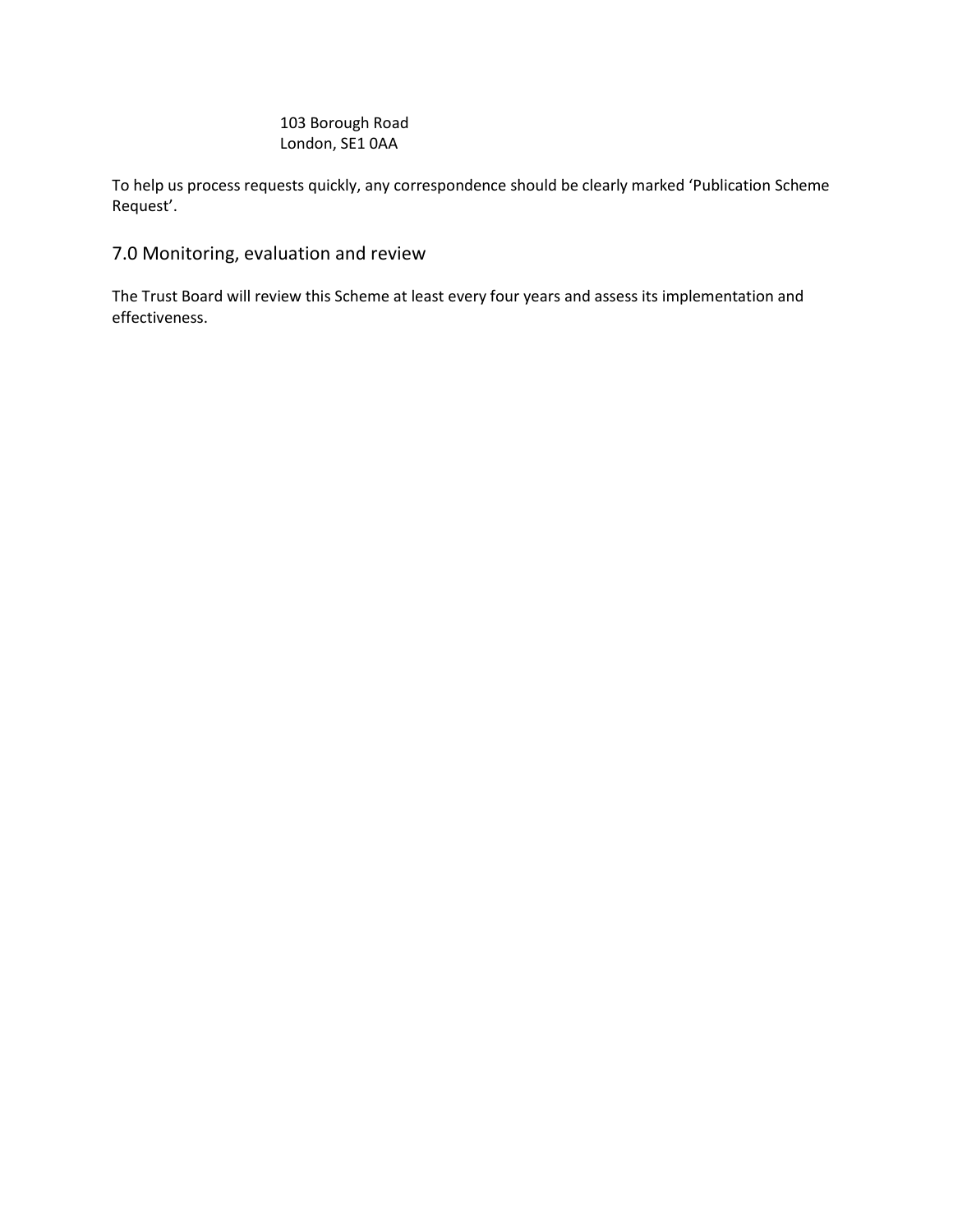Appendix 1: Guide to information available from the Trust and its academies under the publication scheme

| Information to be published                                      | How the information can be obtained                                                          | Charge      |
|------------------------------------------------------------------|----------------------------------------------------------------------------------------------|-------------|
| Who we are and what we do                                        |                                                                                              |             |
| (Organisational information, structures, locations and contacts) |                                                                                              |             |
| <b>Academy Funding Agreement</b>                                 | Trust website                                                                                | No charge   |
| Academy Order (if applicable)                                    | Trust website                                                                                | No charge   |
| School staff and structure - names of                            | Each academy's website                                                                       | No charge   |
| key personnel                                                    |                                                                                              |             |
| Governing board - names and contact                              | Each academy's website                                                                       | No charge   |
| details of the governors and the basis                           |                                                                                              |             |
| of their appointment                                             |                                                                                              |             |
| School session times, term dates and                             | Each academy's website                                                                       | No charge   |
| holidays                                                         |                                                                                              |             |
| Location and contact information -                               | Each academy's website                                                                       | No charge   |
| address, telephone number and                                    |                                                                                              |             |
| website                                                          |                                                                                              |             |
| Contact details for the Principal and                            | Each academy's website                                                                       | No charge   |
| the Governing Body                                               |                                                                                              |             |
| <b>School Prospectus</b>                                         | Each academy's website                                                                       | No charge   |
| Key Stage results                                                | Each academy's website                                                                       | No charge   |
| What we spend and how we spend it                                |                                                                                              |             |
|                                                                  | (Financial information relating to projected and actual income and expenditure, procurement, |             |
| contracts and financial audit)                                   |                                                                                              |             |
|                                                                  |                                                                                              |             |
| Annual budget plan and financial                                 | Hard copy                                                                                    | Schedule of |
| statements                                                       |                                                                                              | Charges     |
|                                                                  |                                                                                              |             |
| Capital funding - details of capital                             | Hard copy                                                                                    | Schedule of |
| funding allocated to                                             |                                                                                              | Charges     |
| the school along with information on                             |                                                                                              |             |
| related building projects and other                              |                                                                                              |             |
| capital projects                                                 |                                                                                              |             |
| Additional funding - Income                                      | Hard copy                                                                                    | Schedule of |
| generation schemes and other sources                             |                                                                                              | Charges     |
| of funding.                                                      |                                                                                              |             |
| Procurement and contracts - details                              | Hard copy                                                                                    | Schedule of |
| of procedures used for the acquisition                           |                                                                                              | Charges     |
| of goods and services. Details                                   |                                                                                              |             |
| of contracts that have gone through a                            |                                                                                              |             |
| formal tendering process.                                        |                                                                                              |             |
| Staffing and grading structure                                   | Each academy's website                                                                       | No charge   |
| Pay policy - a statement of the                                  | Each academy's website                                                                       | No charge   |
| Academy's policy on procedures                                   |                                                                                              |             |
| regarding teachers' pay.                                         |                                                                                              |             |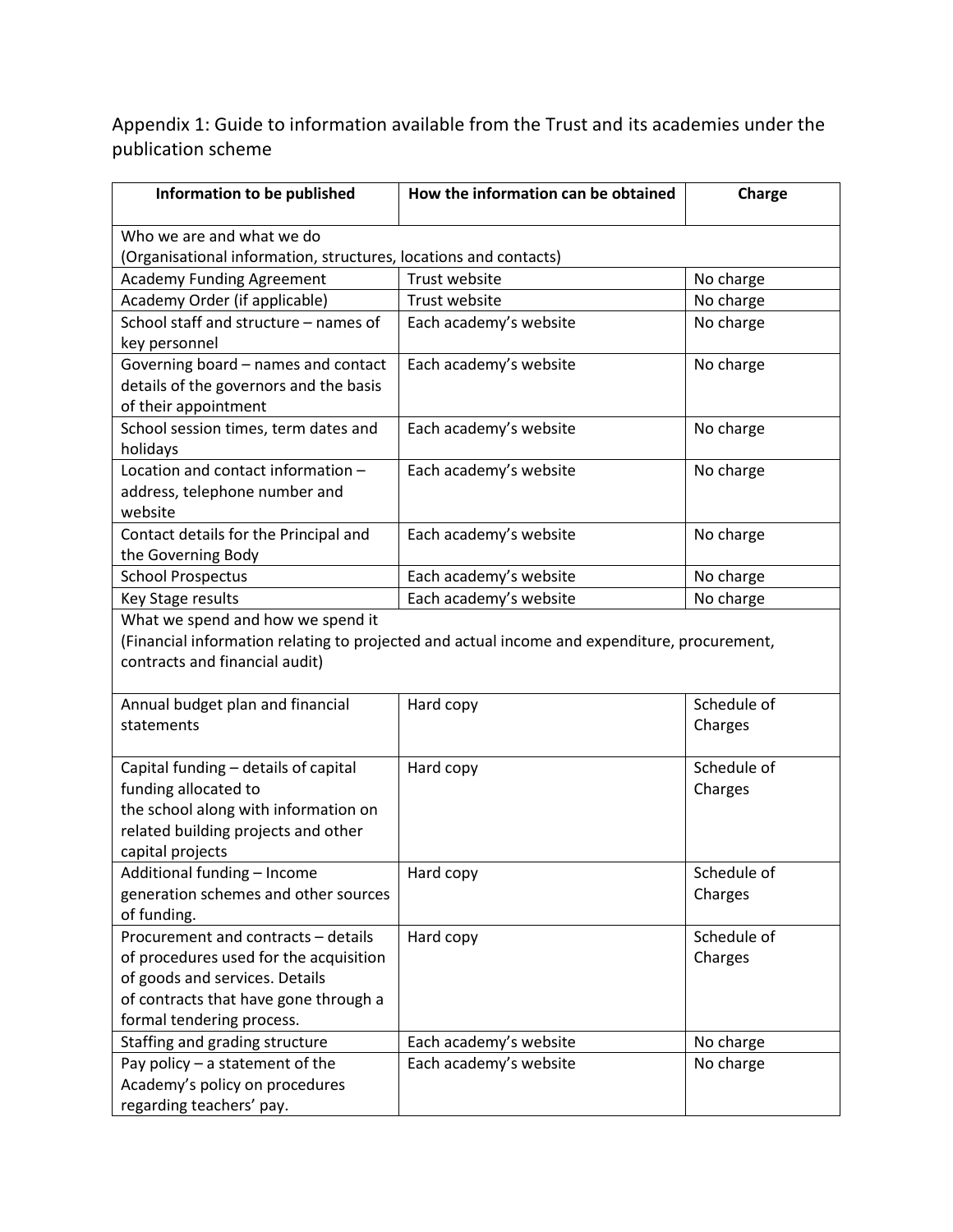| Governors' allowances - Details of                                                                    | Trust website          | No charge   |
|-------------------------------------------------------------------------------------------------------|------------------------|-------------|
| allowances and expenses that can be                                                                   |                        |             |
| claimed or incurred.                                                                                  |                        |             |
| What our priorities are and how we are doing                                                          |                        |             |
| (Strategies and plans, performance indicators, audits, inspections and reviews)                       |                        |             |
|                                                                                                       |                        |             |
| School profile                                                                                        | Each academy's website | No charge   |
| Government supplied                                                                                   |                        |             |
| performance data                                                                                      |                        |             |
| OFSTED report - summary<br>and full report                                                            |                        |             |
| Performance management                                                                                | Hard copy              | Schedule of |
| information                                                                                           |                        | Charges     |
|                                                                                                       |                        |             |
| Academy's future plans - any major                                                                    | Hard copy              | Schedule of |
| proposals on                                                                                          |                        | Charges     |
| safeguarding and promoting the                                                                        |                        |             |
| welfare of children.                                                                                  |                        |             |
| Child protection - policies and                                                                       | Each academy's website | No charge   |
| procedures on                                                                                         |                        |             |
| safeguarding and promoting the                                                                        |                        |             |
| welfare of children.                                                                                  |                        |             |
| How we make decisions                                                                                 |                        |             |
| (Decision making processes and records of decisions)                                                  |                        |             |
| Admissions policy - arrangements and                                                                  | Each academy's website | No charge   |
| procedures and right of appeal -                                                                      |                        |             |
| include information on application                                                                    |                        |             |
| numbers and number of successful                                                                      |                        |             |
| applicants by each oversubscription<br>criteria.                                                      |                        |             |
| Governing body meeting agendas,                                                                       | Hard copy              | Schedule of |
| papers and minutes - information that                                                                 |                        | Charges     |
| is properly considered to                                                                             |                        |             |
| be private will be excluded.                                                                          |                        |             |
| Our policies and procedures                                                                           |                        |             |
| (Current written protocols, policies and procedures for delivering our services and responsibilities) |                        |             |
| School policies including:                                                                            | Each academy's website | No charge   |
| Charging and remissions                                                                               |                        |             |
| policy                                                                                                |                        |             |
| Health and Safety and risk                                                                            |                        |             |
| assessment                                                                                            |                        |             |
| Complaints procedure                                                                                  |                        |             |
| Staff conduct policy                                                                                  |                        |             |
| Discipline and grievance                                                                              |                        |             |
| policies                                                                                              |                        |             |
| Pay policy                                                                                            |                        |             |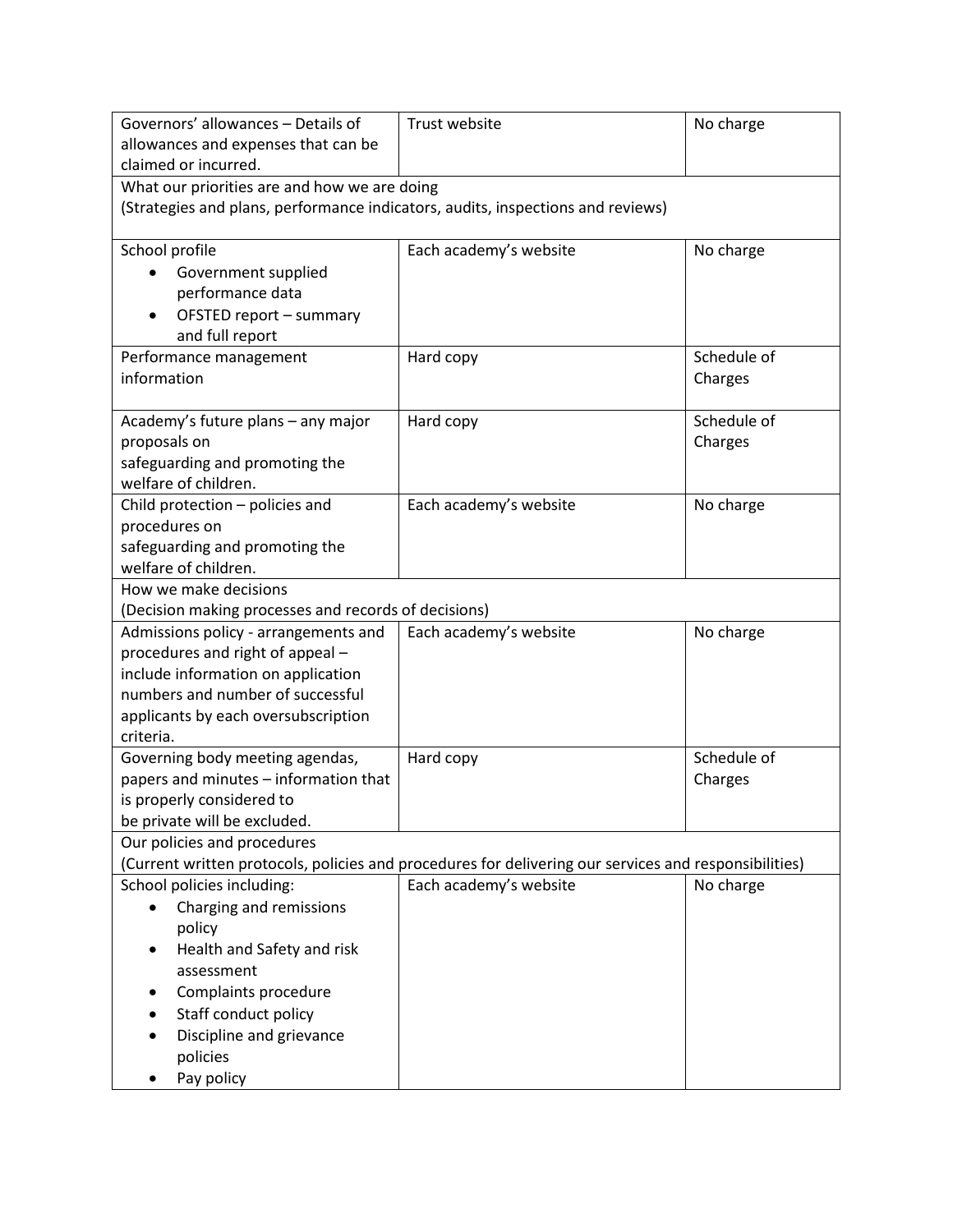| Staffing structure<br>$\bullet$       |                                        |                        |             |
|---------------------------------------|----------------------------------------|------------------------|-------------|
| implementation plan                   |                                        |                        |             |
|                                       | Information request handling           |                        |             |
| policy                                |                                        |                        |             |
|                                       | Staff recruitment policies             |                        |             |
| Pupil and curriculum policies,        |                                        | Each academy's website | No charge   |
| including:                            |                                        |                        |             |
| Curriculum<br>$\bullet$               |                                        |                        |             |
| Sex education                         |                                        |                        |             |
|                                       | Special education needs                |                        |             |
| Accessibility                         |                                        |                        |             |
| Race equality                         |                                        |                        |             |
| Collective worship                    |                                        |                        |             |
| Careers education                     |                                        |                        |             |
| Pupil discipline                      |                                        |                        |             |
| Records management and personal       |                                        | Each academy's website | No charge   |
| data policies                         |                                        |                        |             |
| Information security                  |                                        |                        |             |
| Records retention                     |                                        |                        |             |
|                                       | Destruction and archive                |                        |             |
| policies                              |                                        |                        |             |
|                                       | Data Protection policies               |                        |             |
| <b>Equality and diversity</b>         |                                        | Each academy's website | No charge   |
| (Policies, schemes, statements,       |                                        |                        |             |
| procedures and guidelines relating to |                                        |                        |             |
| equal opportunities)                  |                                        |                        |             |
| $\bullet$                             | Policies and procedures for            |                        |             |
|                                       | the recruitment of staff -             |                        |             |
|                                       | details of vacancies should be         |                        |             |
| included                              |                                        |                        |             |
| Charging regimes and policies         |                                        | Each academy's website | No charge   |
| This should include details of any    |                                        |                        |             |
| statutory charging regimes. Charging  |                                        |                        |             |
| policies should include details of    |                                        |                        |             |
| charges made for information          |                                        |                        |             |
| routinely published.                  |                                        |                        |             |
| They should clearly state what costs  |                                        |                        |             |
| are to be                             |                                        |                        |             |
|                                       | recovered, the basis on which they are |                        |             |
| made and how they are calculated.     |                                        |                        |             |
| <b>Lists and Registers</b>            |                                        |                        |             |
| Curriculum circulars and statutory    |                                        | Hard copy              | Schedule of |
| instruments                           |                                        |                        | Charges     |
| Disclosure logs                       |                                        | Hard copy              | Schedule of |
|                                       |                                        |                        | Charges     |
|                                       |                                        |                        |             |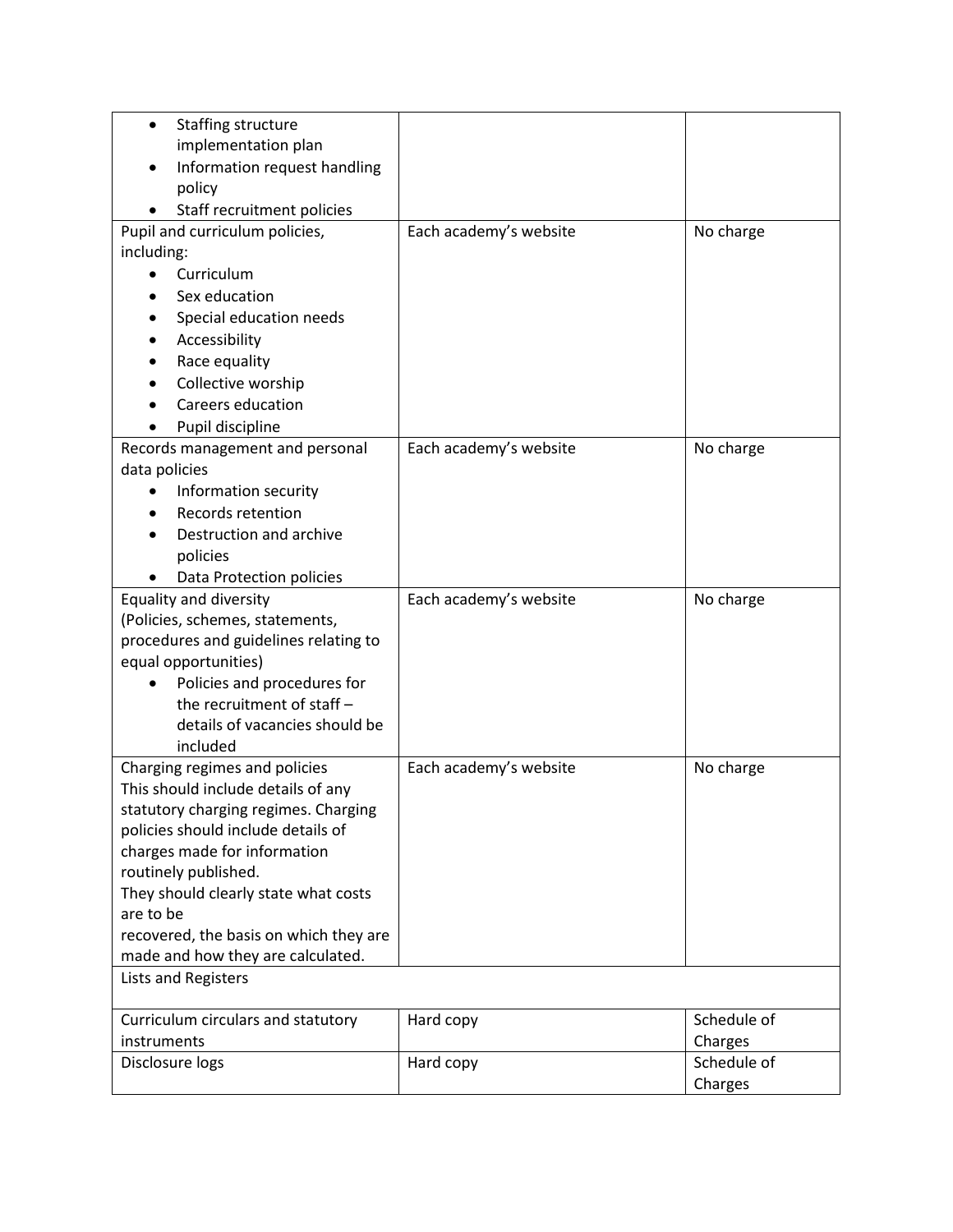| Asset register                                                                                      | Hard copy              | Schedule of |
|-----------------------------------------------------------------------------------------------------|------------------------|-------------|
|                                                                                                     |                        | Charges     |
| Any information the Academy is                                                                      | Hard copy              | Schedule of |
| currently legally                                                                                   |                        | Charges     |
| required to hold in publicly available                                                              |                        |             |
| registers                                                                                           |                        |             |
| The services we offer                                                                               |                        |             |
| (Information about the services we offer, including leaflets, guidance and newsletters produced for |                        |             |
| the public and businesses)                                                                          |                        |             |
| <b>Extra-curricular activities</b>                                                                  | Each academy's website | No charge   |
| Out of school clubs                                                                                 | Each academy's website | No charge   |
| <b>School publications</b>                                                                          | Each academy's website | No charge   |
| Services for which the Academy is                                                                   | Each academy's website | No charge   |
| entitled to recover                                                                                 |                        |             |
| a fee, together with those fees                                                                     |                        |             |
| Leaflets, booklets and newsletters                                                                  | Each academy's website | No charge   |